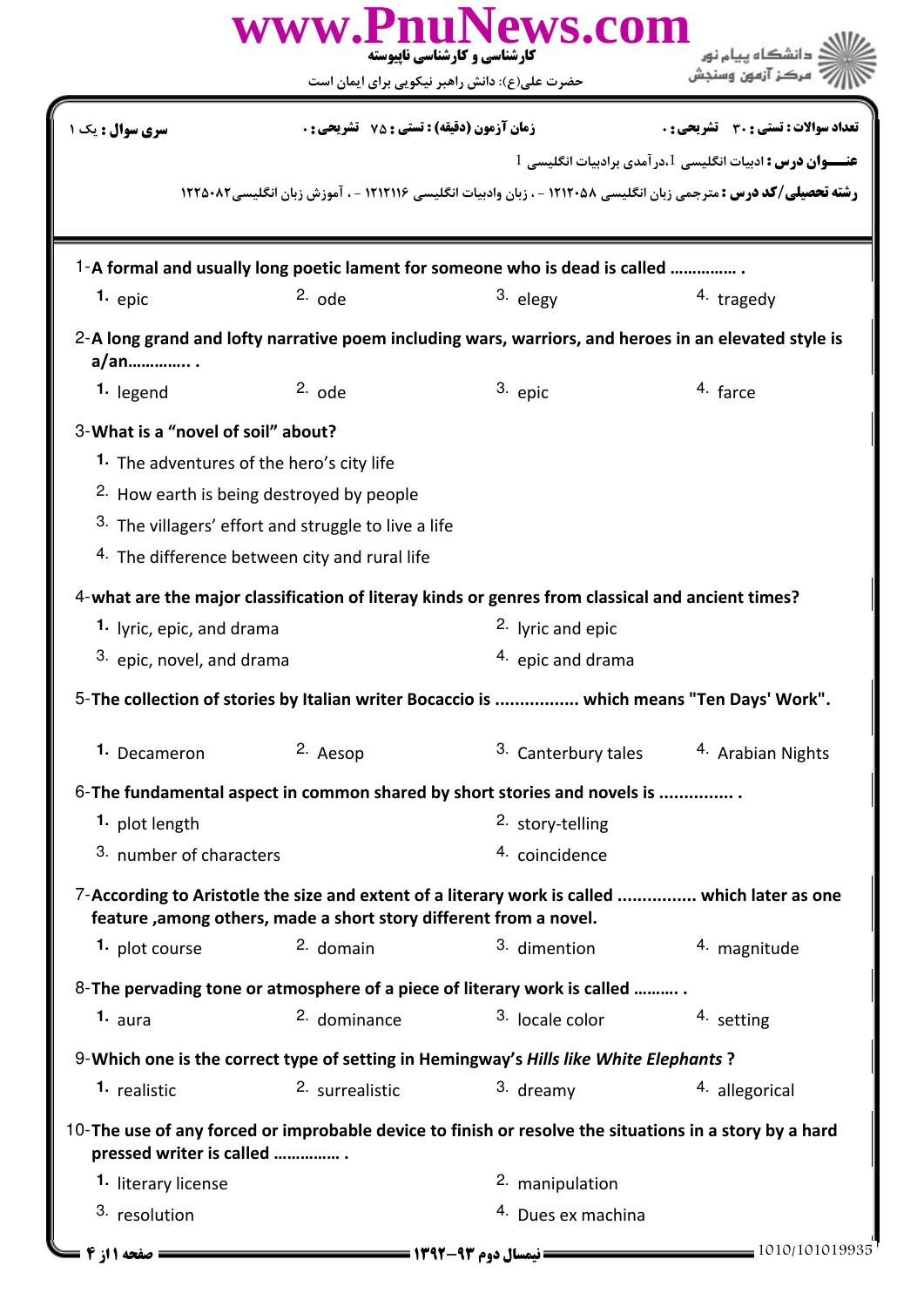|                                                  | www.PnuNews.com<br>کارشناسی و کارشناسی نایبوسته<br>حضرت علی(ع): دانش راهبر نیکویی برای ایمان است |                             |                                                                                                                        |
|--------------------------------------------------|--------------------------------------------------------------------------------------------------|-----------------------------|------------------------------------------------------------------------------------------------------------------------|
| سری سوال : یک ۱                                  | <b>زمان آزمون (دقیقه) : تستی : 75 ٪ تشریحی : 0</b>                                               |                             | <b>تعداد سوالات : تستی : 30 ٪ تشریحی : 0</b>                                                                           |
|                                                  |                                                                                                  |                             | عنـــوان درس : ادبیات انگلیسی 1،درآمدی برادبیات انگلیسی 1                                                              |
|                                                  |                                                                                                  |                             | <b>رشته تحصیلی/کد درس :</b> مترجمی زبان انگلیسی ۱۲۱۲۰۵۸ - ، زبان وادبیات انگلیسی ۱۲۱۲۱۱۶ - ، آموزش زبان انگلیسی۱۲۲۵۰۸۲ |
| plot is                                          | 11-The French word meaning "unknotting" that follows the climax and provides an outcome to the   |                             |                                                                                                                        |
| 1. catastrophe                                   | 2. exposition                                                                                    | 3. rising action            | 4. denouement                                                                                                          |
|                                                  | 12-Which one of the following parts is the first in the plot structure of a story?               |                             |                                                                                                                        |
| 1. exposition                                    | 2. rising action                                                                                 | $3.$ climax                 | 4. resolution                                                                                                          |
| of  .                                            |                                                                                                  |                             | 13-When an author uses a false lead or guide to misdirect the reader's expectations, it is an example                  |
| 1. $turn$                                        | 2. suspense                                                                                      | 3. surprise                 | $4.$ red herring                                                                                                       |
| parts.                                           | 14-According to Aristotle the fundamental quality of a plot is the  relation between its         |                             |                                                                                                                        |
| 1. random                                        | $2.$ indifinite                                                                                  | 3. accidental               | <sup>4.</sup> causal                                                                                                   |
| exaggerated or carried to an extreme.            | 15-The  character is produced if the presentation of a single dominant trait or feature is       |                             |                                                                                                                        |
| 1. cliche                                        | <sup>2.</sup> caricatured                                                                        | <sup>3.</sup> unbelivable   | 4. stereotypical                                                                                                       |
|                                                  | 16-Which one is the character who stands against the hero in a work of fiction?                  |                             |                                                                                                                        |
| 1. villain                                       | 2. protagonist                                                                                   | 3. heroine                  | 4. any character                                                                                                       |
|                                                  | 17-Which one is usually the best method of character presentation through action in drama?       |                             |                                                                                                                        |
| 1. reporting method                              |                                                                                                  | <sup>2.</sup> direct method |                                                                                                                        |
| 3. telling method                                |                                                                                                  | 4. dramatic method          |                                                                                                                        |
| 18-Which one is not true about "Miss Brill"?     |                                                                                                  |                             |                                                                                                                        |
| 1. she lives in a fantasy world                  |                                                                                                  |                             |                                                                                                                        |
| <sup>2.</sup> she has a lot of social importance |                                                                                                  |                             |                                                                                                                        |
| 3. she is detached from others                   |                                                                                                  |                             |                                                                                                                        |
|                                                  | <sup>4.</sup> she fools herself that she is significant in society                               |                             |                                                                                                                        |
|                                                  | 19-"Focus" is another term standing for                                                          |                             |                                                                                                                        |
| 1. emotions and feelings                         |                                                                                                  | 2. imagination              |                                                                                                                        |
| 3. point of view                                 |                                                                                                  | 4. theme                    |                                                                                                                        |
|                                                  | 20-A speaker whose views and version of details and affairs is deceiving is called a/an          |                             |                                                                                                                        |
| 1. villain                                       |                                                                                                  | $2.$ liar                   |                                                                                                                        |
| 3. trickester                                    |                                                                                                  | 4. unreliable narrator      |                                                                                                                        |
| = صفحه 2 از 4 <b>=</b>                           |                                                                                                  |                             | $= 1010/101019935$                                                                                                     |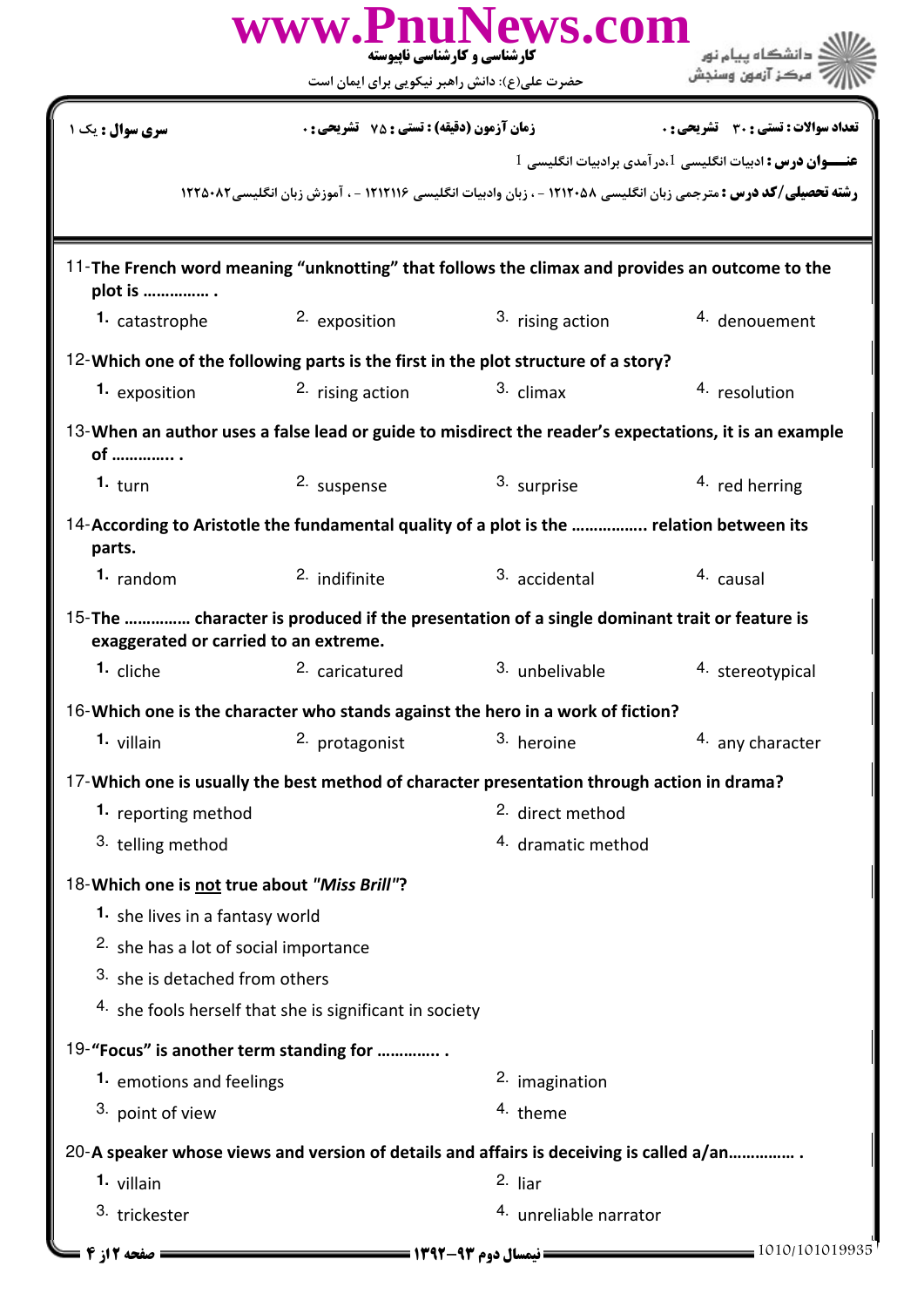|                                                                                                     | حضرت علی(ع): دانش راهبر نیکویی برای ایمان است                    | www.PnuNews.com<br>کارشناسی و کارشناسی ناپیوسته                                                     |                                                                                                                        |  |  |
|-----------------------------------------------------------------------------------------------------|------------------------------------------------------------------|-----------------------------------------------------------------------------------------------------|------------------------------------------------------------------------------------------------------------------------|--|--|
| <mark>سری سوال :</mark> یک ۱                                                                        | <b>زمان آزمون (دقیقه) : تستی : 75 ٪ تشریحی : 0</b>               |                                                                                                     | تعداد سوالات : تستي : 30 ٪ تشريحي : 0                                                                                  |  |  |
|                                                                                                     |                                                                  |                                                                                                     | عنـــوان درس : ادبیات انگلیسی 1.درآمدی برادبیات انگلیسی 1                                                              |  |  |
|                                                                                                     |                                                                  |                                                                                                     | <b>رشته تحصیلی/کد درس :</b> مترجمی زبان انگلیسی ۱۲۱۲۰۵۸ - ، زبان وادبیات انگلیسی ۱۲۱۲۱۱۶ - ، آموزش زبان انگلیسی۱۲۲۵۰۸۲ |  |  |
|                                                                                                     |                                                                  | 21-The  point of view offers excellent opportunities for dramatic irony.                            |                                                                                                                        |  |  |
| 1. stream of consciousness                                                                          |                                                                  | <sup>2.</sup> third person                                                                          |                                                                                                                        |  |  |
| 3. first person                                                                                     |                                                                  | 4. objective                                                                                        |                                                                                                                        |  |  |
|                                                                                                     |                                                                  | say and do with no direct access to the characters' feelings and thoughts is called                 | 22-The point of view in which the narrator is like a roving camera recording only what the characters                  |  |  |
| 1. first person                                                                                     |                                                                  |                                                                                                     | <sup>2.</sup> third person omniscient                                                                                  |  |  |
| 3. objective                                                                                        |                                                                  | 4. subjective                                                                                       |                                                                                                                        |  |  |
| 1. objective<br>3. third person                                                                     | and present experience, it is called                             | <sup>2.</sup> first person<br>4. stream of consciousness                                            | 23-When the story goes on through a character's head within a certain time period minxing memory                       |  |  |
|                                                                                                     |                                                                  |                                                                                                     |                                                                                                                        |  |  |
| 24-Which one is not true about the theme of a story?<br>1. It is the personal idea the reader finds |                                                                  |                                                                                                     |                                                                                                                        |  |  |
| <sup>2.</sup> It is internalized in the whole work                                                  |                                                                  |                                                                                                     |                                                                                                                        |  |  |
|                                                                                                     | 3. It is the main dominant central idea in the work              |                                                                                                     |                                                                                                                        |  |  |
|                                                                                                     | <sup>4.</sup> It is the fusing and focusing vision of man's life |                                                                                                     |                                                                                                                        |  |  |
|                                                                                                     |                                                                  |                                                                                                     |                                                                                                                        |  |  |
| 25-In modern works of literature the theme is usually                                               |                                                                  |                                                                                                     |                                                                                                                        |  |  |
| 1. implied and indirect                                                                             |                                                                  | <sup>2.</sup> absent from the work                                                                  |                                                                                                                        |  |  |
| 3. direct and explicit                                                                              |                                                                  | <sup>4.</sup> delivered at the end                                                                  |                                                                                                                        |  |  |
|                                                                                                     | the audience to tell his real thoughts and feelings?             | 26-Which one of the following is the dramatic convention in which a character on the stage turns to |                                                                                                                        |  |  |
| 1. Dramatic monologue                                                                               |                                                                  | <sup>2.</sup> Confession                                                                            |                                                                                                                        |  |  |
| 3. Aside                                                                                            |                                                                  | <sup>4.</sup> Monologue                                                                             |                                                                                                                        |  |  |
|                                                                                                     |                                                                  | 27-The idea of "catharsis" is mainly mentioned by  as a part of tragedy.                            |                                                                                                                        |  |  |
| 1. Forster                                                                                          | <sup>2.</sup> Aristotle                                          | 3. Plato                                                                                            | 4. Horace                                                                                                              |  |  |
|                                                                                                     |                                                                  | 28-When a character alone on the stage says his or her thoughts aloud it is an example of           |                                                                                                                        |  |  |
| 1. exposition                                                                                       | 2. soliloguy                                                     | 3. rehearsal                                                                                        | 4. revelation                                                                                                          |  |  |